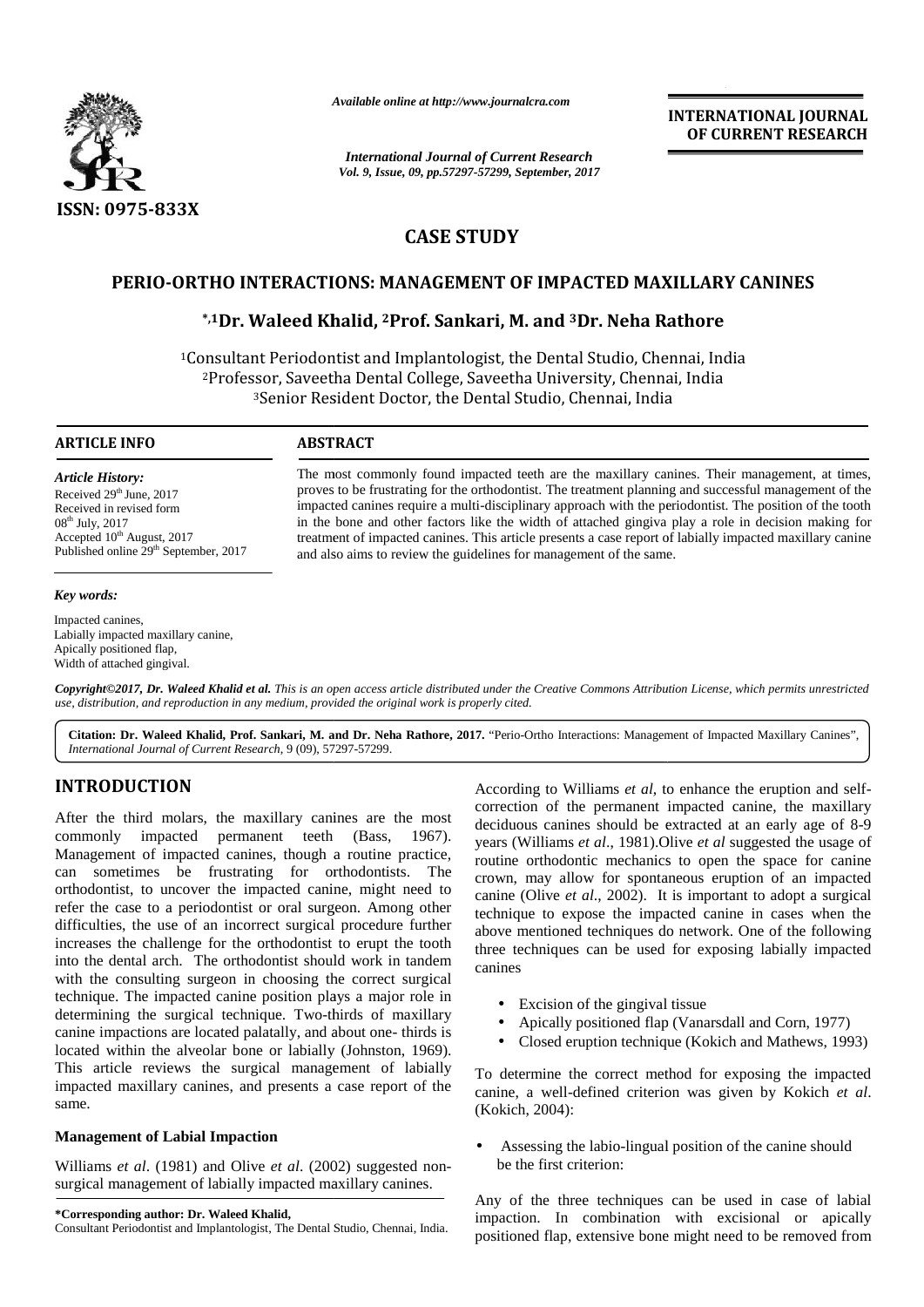the labial surface of the tooth in case when the tooth is impacted in the center of the alveolus.



**Case Picture 1. Preoperative View**



**Case Picture 2. Radiographic View**



**Case Picture 3. Flap Elevation**



**Case Picture 4. Flap sutured apically and orthodontic bracket placed**



**Case Picture 5. Immediate Post-operative view**



**Case Picture 6. Postoperative view after 10 months**

Evaluating the vertical position of the tooth relative to the mucogingival junction is the second criterion. Any of the three techniques can be used in cases when the canine crown is positioned coronal to the mucogingival junction. Apically positioned flap or forced eruption technique can be used when the canine crown is positioned apical to the mucogingival junction. When the canine crown is positioned at a significantly lower level, apically positioned flap may not be inappropriate as it can result in instability of the crown and possible